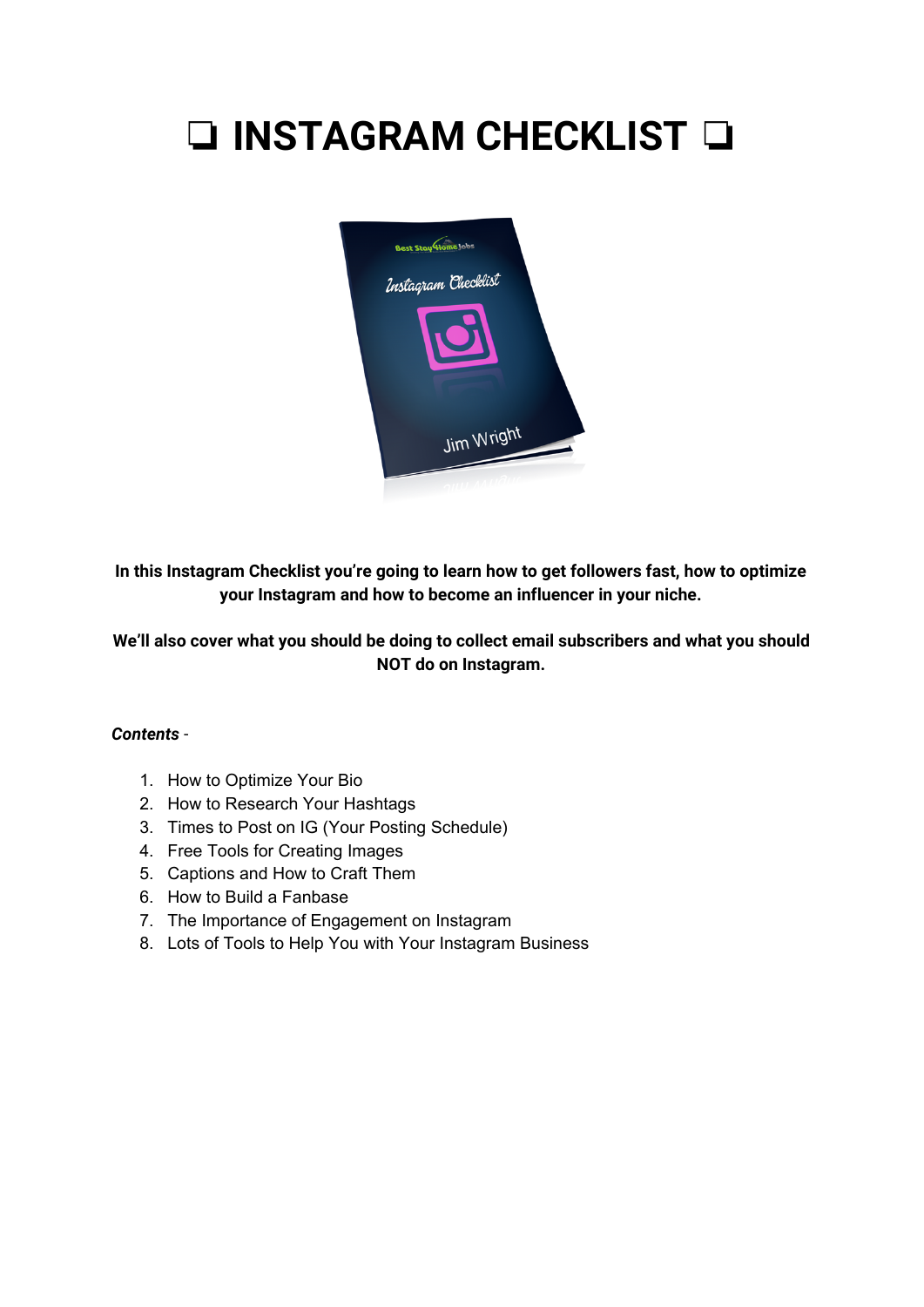# ❏ **1. Optimize Your Bio** ❏

● Create an awesome logo that will catch people's eye when scrolling down their Instagram feed. It will help you stand out more. Keep the logo simple. I like to use a simple black logo on a white background most of the time.

Here are a couple of typical examples. I made these myself with canva.com. They look great inside Instagram.



● Optimize your Bio to reflect who you are, what you do and what you can help people with. Remember you have a limited amount of characters for this. Keep it concise and to the point.

Here's something as an example below.

16.2k followers 1,917 following 298 posts Motivational Quotes • GET STARTED WITH YOUR OWN HOME BUSINESS FOR FREE · Plus Other Free Stuff Tap Below bit.ly/go-build-your-biz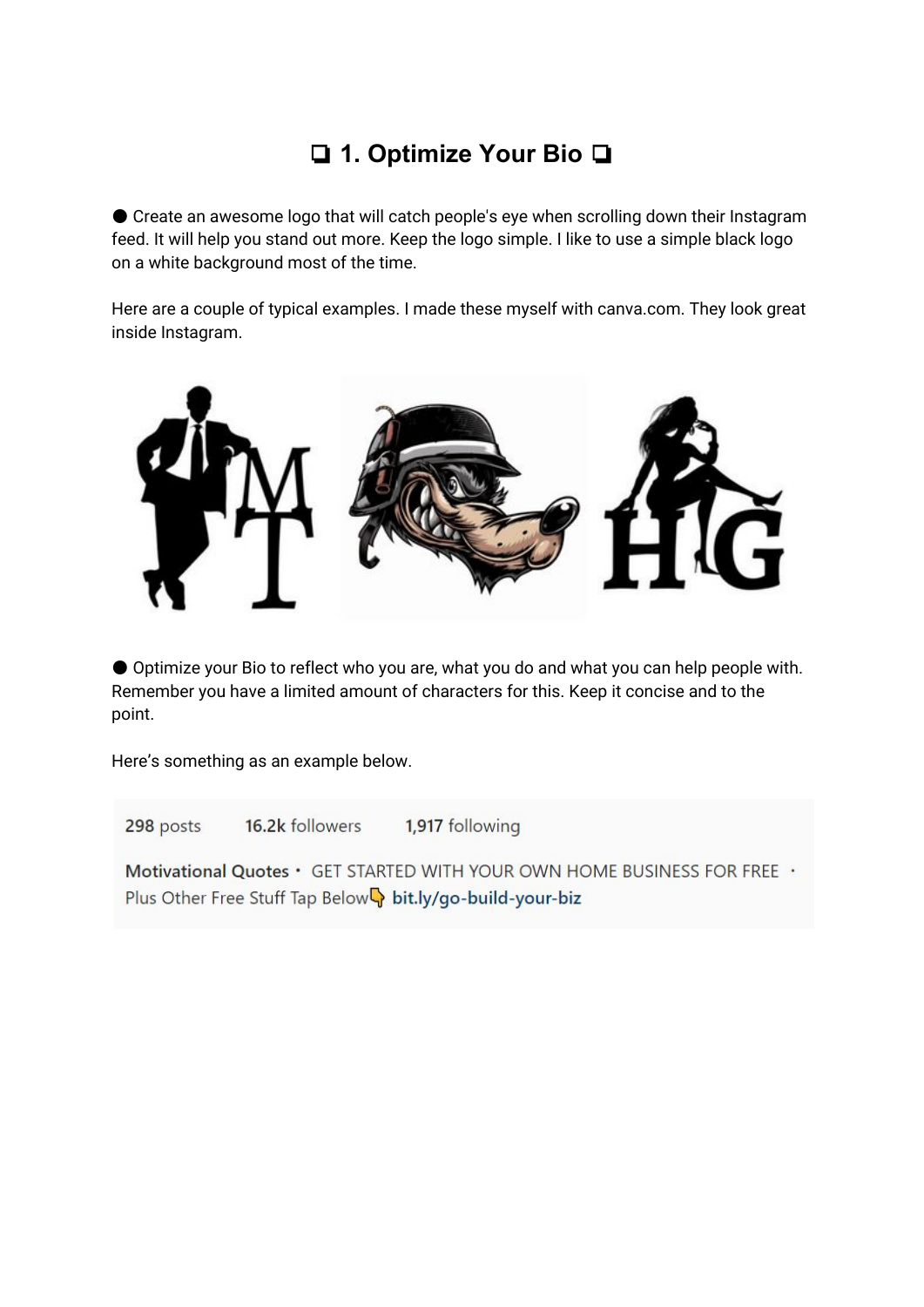● Publish 12 Excellent Quality Images on Your Instagram Page as soon as you create the account. Then you can start promoting your profile and getting followers.

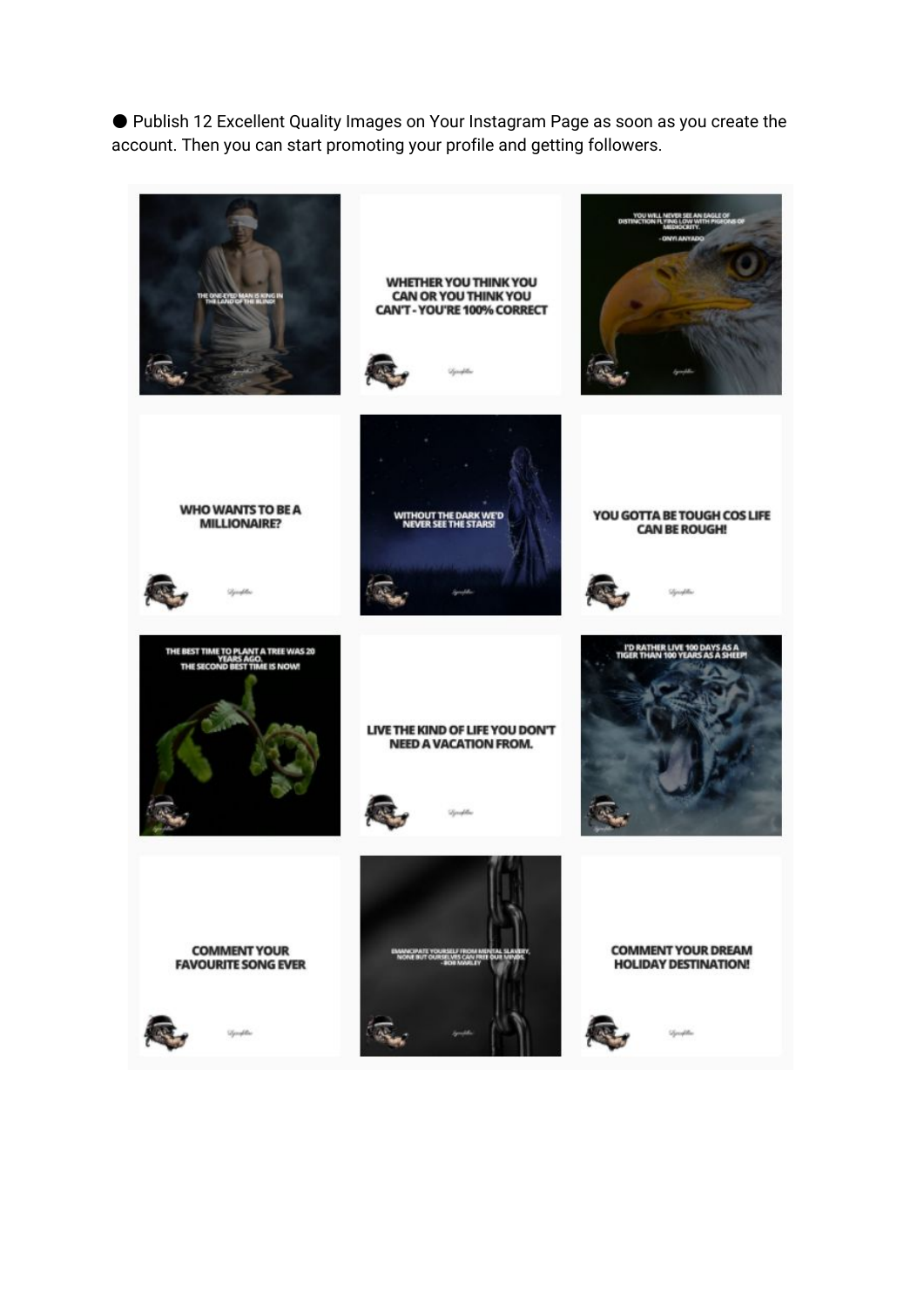● Don't just place your website link in your bio url. Remember, you only get one place to have your own clickable link. Make sure that your clickable link goes to an optin page with a freebie to give away to subscribers. We're building an email list here. Do not skip this part or you'll be losing close to 90% or more in revenues and repeat traffic.

● Your main activities online should always be geared towards building your list.

● Never add an affiliate link to your bio or in your posts. Instagram will likely pick it up immediately and take your account away from you. Affiliate links are a big no-no on Instagram, as well as many other social media platforms. Why would you not want to collect emails first, anyway? See the pointers above about getting optins.

● In the settings of your Instagram account select the option that says "business profile" and you can use this for Instagram's analytics. Very handy in the future even if you don't know how to use it yet. Do it now and in the future you can analyze your account when it comes to that point (when you've learned how) This will give a history of your posting schedule, how many likes and how much engagement you've had. You can then know what works best.

● Use emojis (emoticons) in your bio to make it look a little more appealing to people visiting your profile page.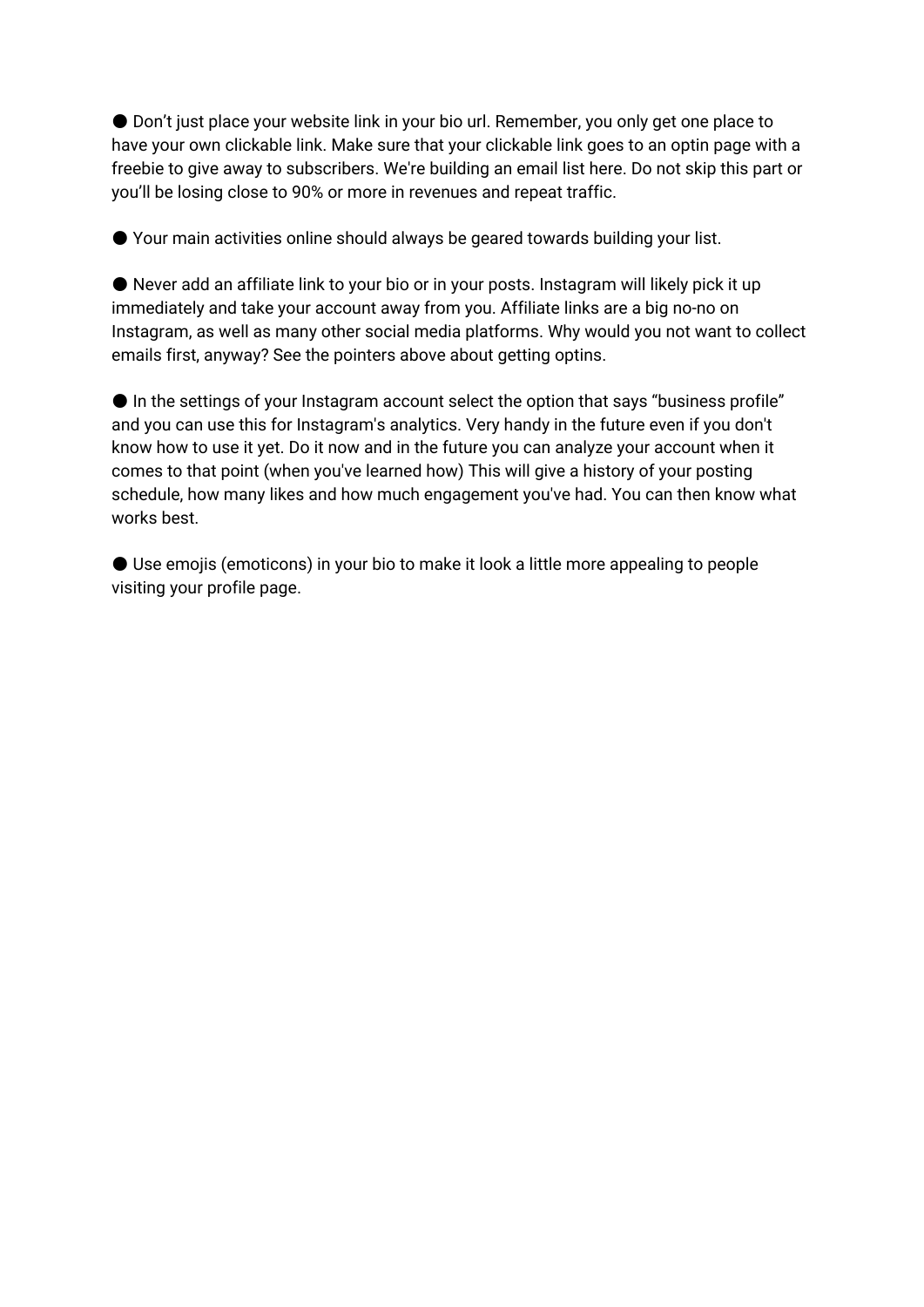# ❏ **2. Research the Right Hashtags to Use** ❏

● Spend time doing this as it is time well worth spending. What hashtags are your ideal followers and customers using?

● Put together a list with at least 30 relevant hashtags and save them somewhere handy for easy and frequent access.

● You're looking for hashtags that have between 25-200k images (if you choose the more popular ones, your images would just be lost in the feed) It's a little bit like whispering in a stadium while there's a rock concert going on. You won't be heard at all.

● Post up to 30 hashtags as a comment under your post; it will give you more engagement! However, don't always post as many as 30 hashtags in every post. It can be a bit spammy. Many times I only use up to 15, sometimes even less. Using 30 every time looks a bit desperate.

● Go to Google and search for hashtags that are banned. Take note of them and don't use them. If you use banned hashtags it's likely that your posts which use them will be "sand-boxed" meaning that Instagram will limit their reach and visibility.

Check out this cool blog post which teaches how to do proper hashtag research for your Instagram posting. It has helped me a great deal.

### **[RECOMMENDED](http://www.androidtipster.com/growing-instagram-account-using-hashtags/) - READ ALL ABOUT HOW TO RESEARCH HASHTAGS**

#### **Update:**

There's a cool app on android I've discovered. It's free. The name of the app is Leetags. Take a look at it. I guarantee it will make your life easier! Simply enter up to five hashtags and search. Within a couple of seconds it brings you back 30 high quality hashtags. Copy them and use them in your captions.

As you know, I mention not to use 30 in every post, because it looks a little bit spammy, (desperate) but I've been experimenting and it seems I get more likes on my images when I do use a full 30 tags. I'm still studying this, so I suggest to test it out for yourself.

I do know, that the bigger accounts with gazillions of followers will often times not have even one hashtag in their posts. This is probably because they're so big they don't need them. They will get lots of likes within minutes of posting anything, regardless of hashtags because their posts are prioritized within the follower's feed.

So, we could deduce that a brand new account with a few followers should use lots of hashtags. As the account grows, use less and less as time goes on. Still, it's an experiment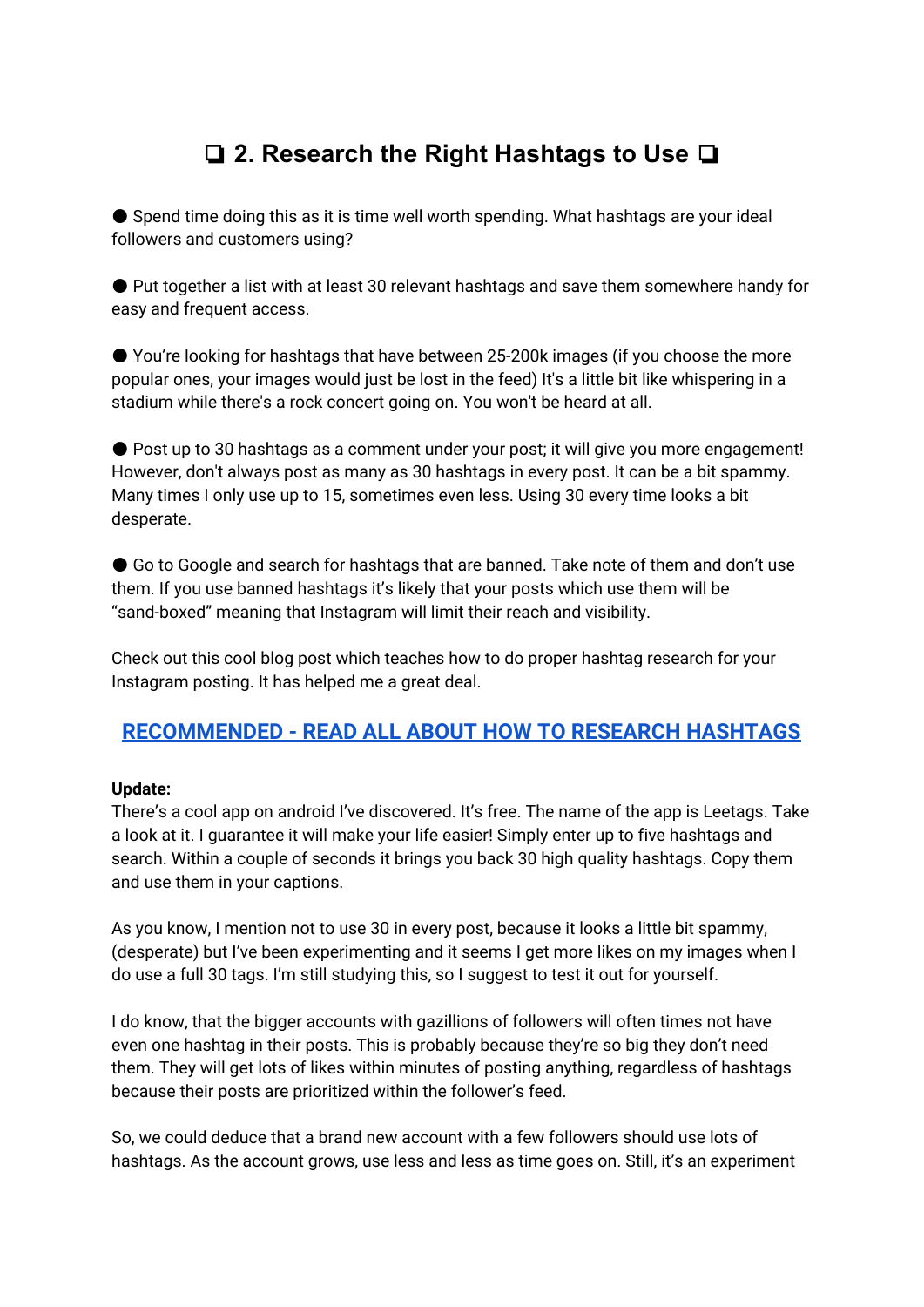so far, and you should take that piece of advice with a grain of salt. I could be wrong, because nobody can claim to know the Instagram algorithm. And as you probably know, the likes of Instagram are always changing, tweaking their algorithm for some reason or another. It's the same with Google search engine.

I would guess that one day Instagram might reduce the maximum amount of hashtags one can use in a post from 30, down to about 5. This would be to prevent hashtag abuse.

Sidenote: There are a lot of "banned" hashtags. I wouldn't presume to know what they all are, but I would definitely go to google and search for "what hashtags are banned on Instagram?" before creating your list of useful hashtags.

I've often heard that accounts using banned hashtags will get what's known as a "shadowban" which can happen for various reasons. A shadowban will reduce the exposure on Instagram that your posts will get. Avoid shadowbans by sticking to the rules, not using banned hashtags, not "spamming", etc.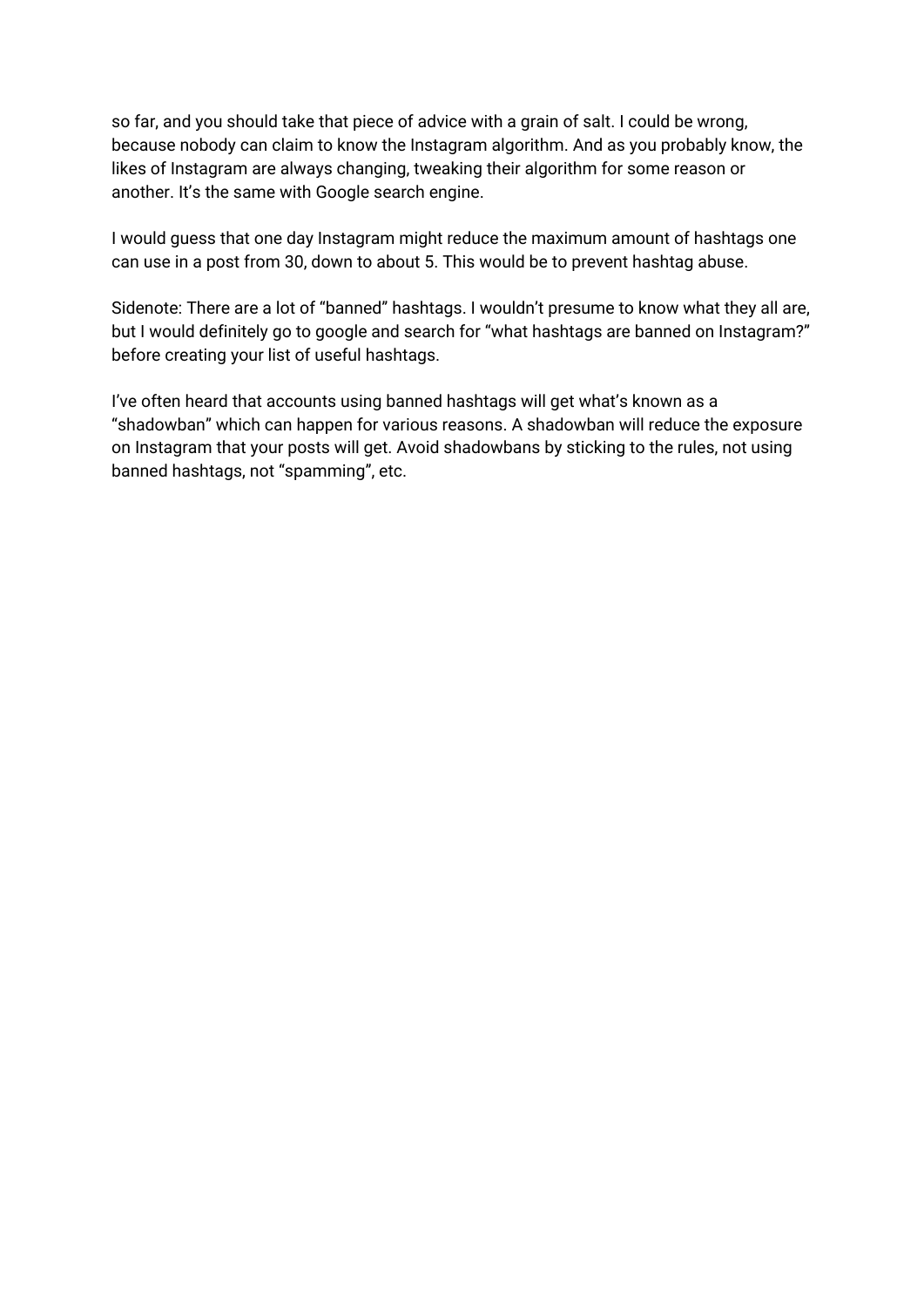# ❏ **3. Create a Posting Schedule** ❏

● Post at least 3-4x times (you can post even more) per day. Not sure if there's an actual limit. I've seen the accounts with 2.5 million followers who post once per hour, about 20 hours per day. Is this because they're a big account and Instagram allows them to do so? Or is it because anyone is allowed to do so? Use caution and don't overdo it. Anyways, your followers might unfollow you if they get sick of seeing your posts popping up every hour in their feeds. It looks spammy. Less is more in this case, but you still need to try and cover all your audience at the right times of day depending on what region they're in.

● If you decide to post a certain amount of times per day, try to keep it up. Instagram loves consistency and so do Instagram users (followers). But remember, too much and people will get fed up of seeing your posts. Not enough and people will forget you.

● Try to identify the best times of day to post your images. I've noticed that for my own posting times it's around 7AM New York Time to 10AM New York time. Then again in the mid afternoon, and then again between 6PM and 11PM in the New York Time Zone. Experiment with this as no two accounts and no group of followers are the same in terms of demographics.

● Publish photos, live videos, and Instagram Stories. I've noticed videos get a lot more engagement than static pictures do.

**[DISCOVER](https://beststayhomejobs.com/howtomakecoolvideos) HOW I MAKE COOL VIDEOS IN JUST A FEW MINUTES**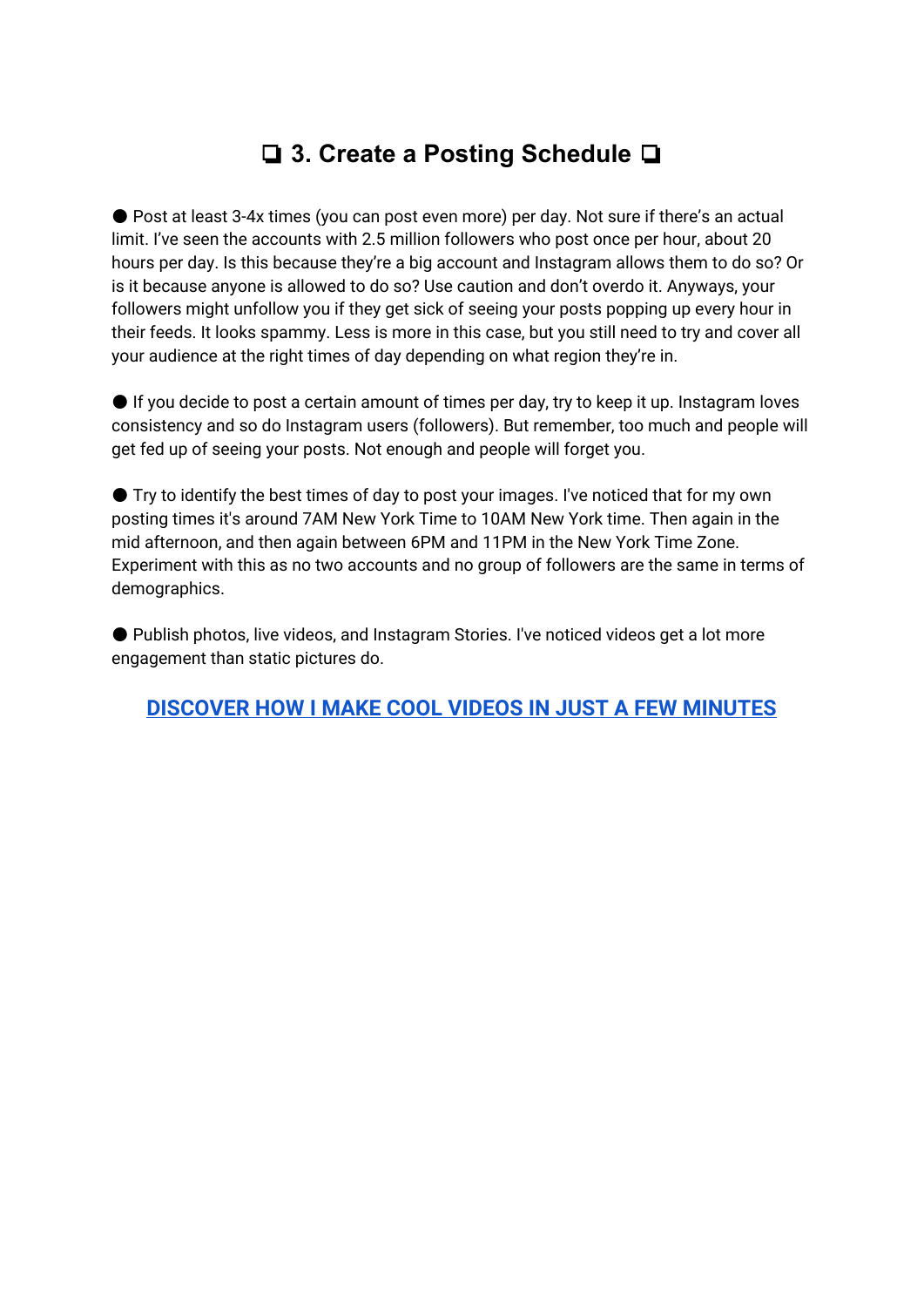# ❏ **4. Free Tools You Can Use for Images** ❏

If you're stuck and haven't got any images you think are worth posting, you can either repost other peoples' pictures (but make sure you give credit/attribution, though!!!) or you can get free images from stock photo sites and then take them into an image editor to make them right. I like to add textual quotes over the top of my images like this example...

Here are all the free tools I ever need to use to create images:

- Canva.com (create and edit images)
- Fotojet.com (create and edit images)
- Pablo.com (create and edit images)
- PicMonkey.com (create and edit images)
- Pixabay.com (Free Image Resource)
- Unsplash.com (Free Image Resource)
- Stocksnap.io (Free Image Resource)
- CoolLogo.com (Free text logo creator)
- Cooltext.com (Free text logo creator)
- FlamingText.com (Free text logo creator)

#### *Sidenote -*

Instagram's default image size is 1080 pixels by 1080 pixels. If you use smaller than this size your images won't be high-quality. They will look all pixelated (blocky).

However, if you use images that are a lot bigger than 1080p x 1080p, you will get a higher quality image because Instagram will shrink it down.

Using square images works best, as the sides of images posted with the landscape orientation will have the sides cut off when viewed in someone's feed. If someone clicks to see the image properly, the whole image will be shown in landscape view.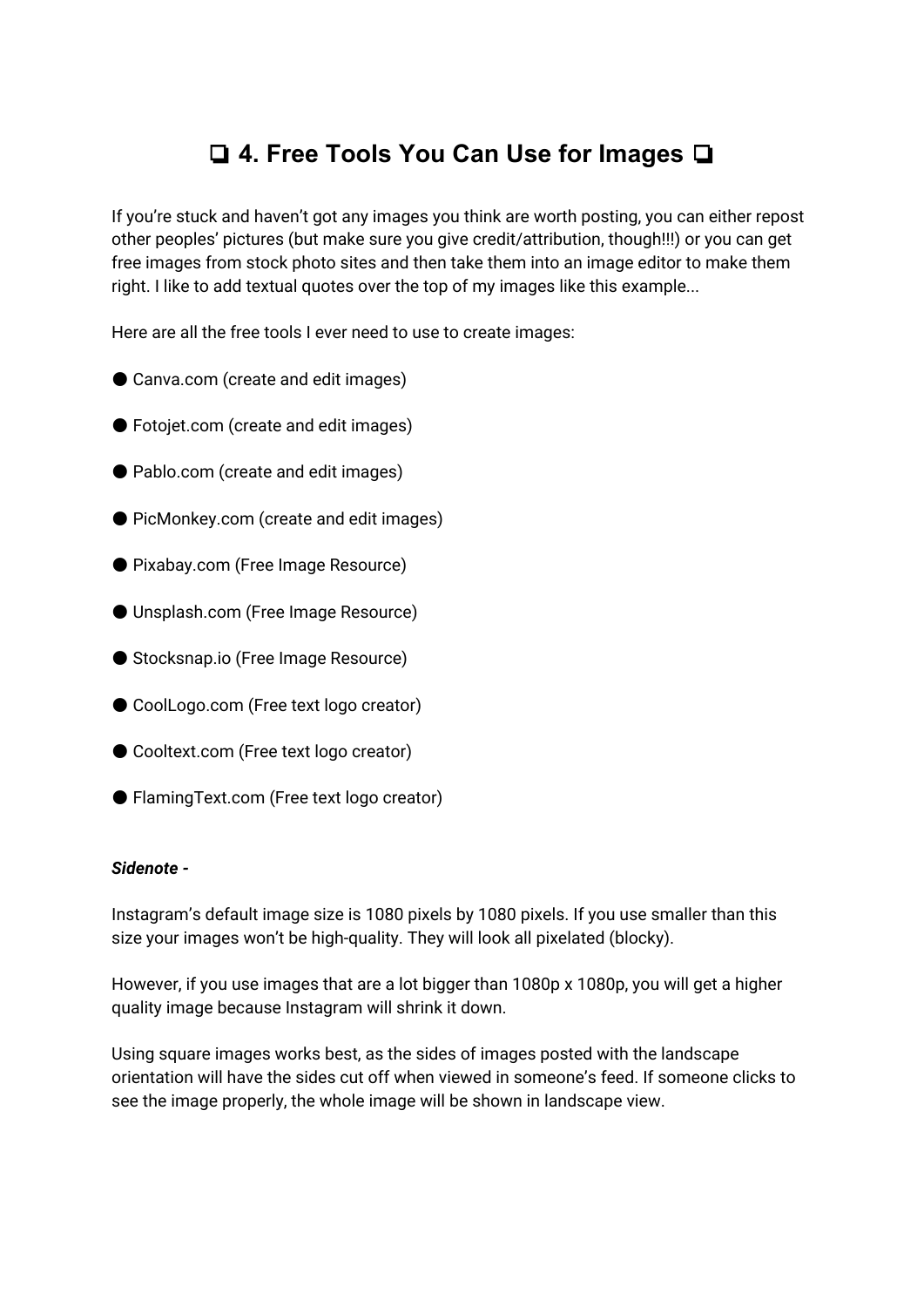# ❏ **5. Your Captions** ❏

● Write captions that are as captivating as possible.

● Think of your captions as a "nano-blog."

● Always add a "call to action" in your captions (such as Follow @yourusernamegoeshere) or (tag someone who \_\_\_\_\_\_\_\_\_\_)

● Ask people to comment and like the post or to tag someone.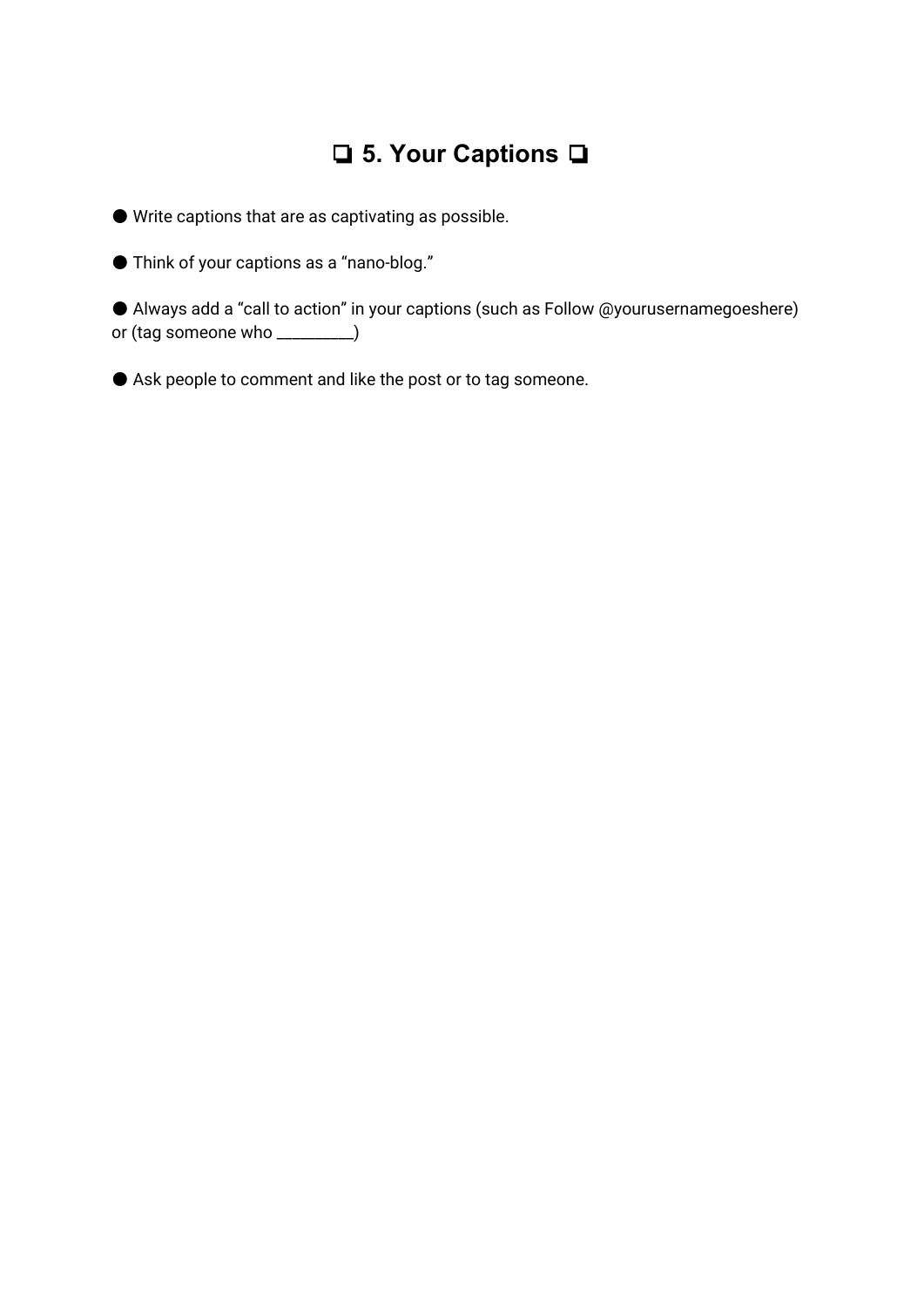# ❏ **6. Ideas to Start Building Your Fanbase** ❏

- Every month you could host a giveaway (contest)
- Do a shoutout for shoutout as often as possible (free)
- Find influencers in your niche with 100k+ followers and buy a shoutout from them
- Follow and Like photos of people who are engaging with relevant hashtags

● Join a few engagement groups (inside IG and on Telegram app as well as outside of Instagram) You can find many engagement groups you can join inside of Facebook, for example.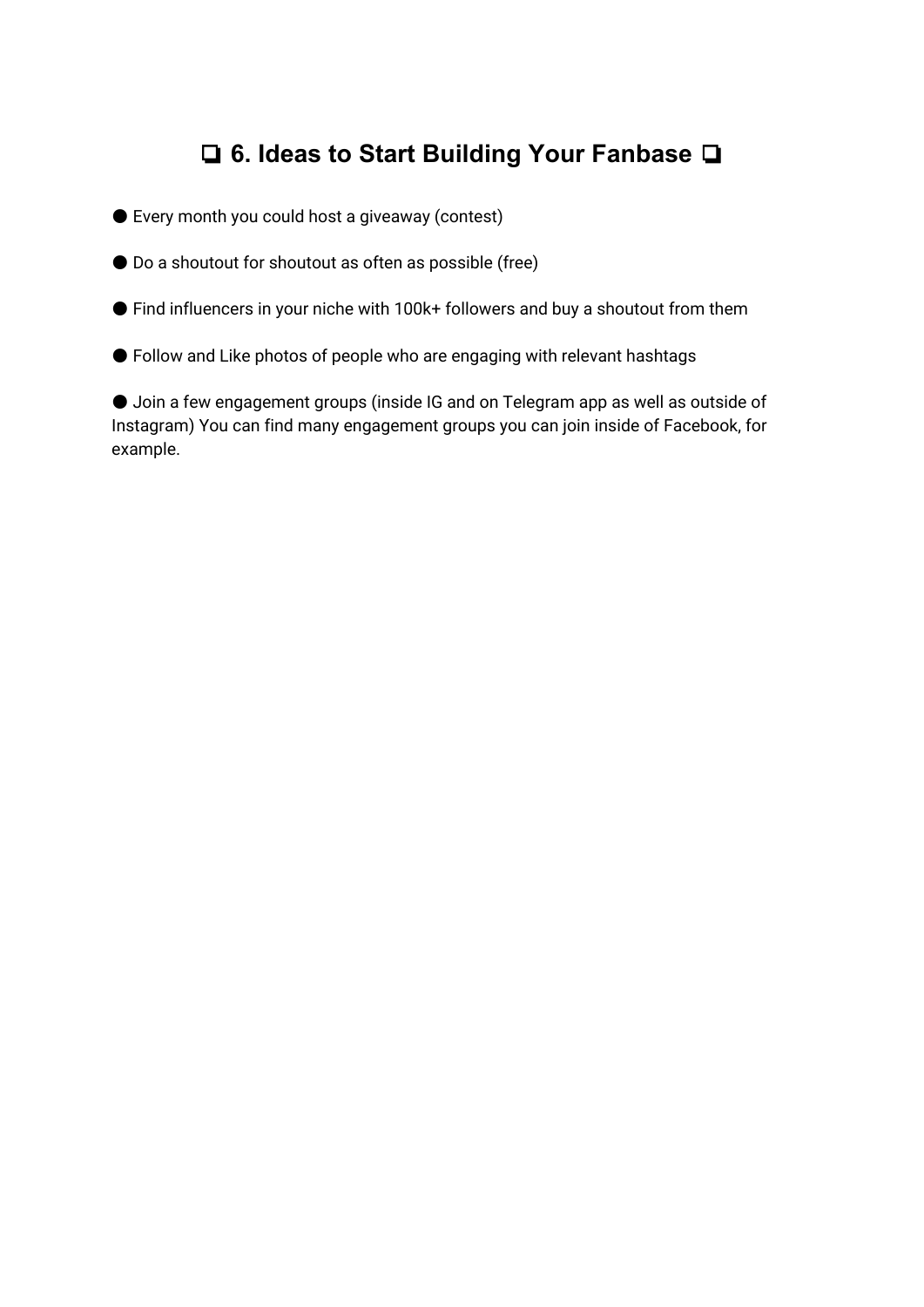# ❏ **7. Engagement is Key** ❏

Be active within the Instagram community by -

● Getting into conversations (but don't be spammy)

● Commenting on others' posts with value comments not such things as "nice" or "cool" Write a sentence or so, ask a question.

● Liking other peoples' posts

● Following new people in your niche

● If someone comments on your photos, send a reply back and be polite even if their comment was a negative one (it happens)

● Mention people using @theirusername, in the comment

- Like others' photos that have hashtags that you're interested in
- If someone sends you a direct message, take time and reply back

#### **Sidenote -**

When you comment on someone else's posts, people who see your comment will get curious and click on your username to take a look at your profile on Instagram. This will many times lead to new followers if they're interested in your page.

This is why it's good to comment as often as you can. It also helps others to get more engagement. When someone sees your comment on their posts, they're more likely to click your @username and follow you, too. It works like a chain reaction, so don't overlook this strategy.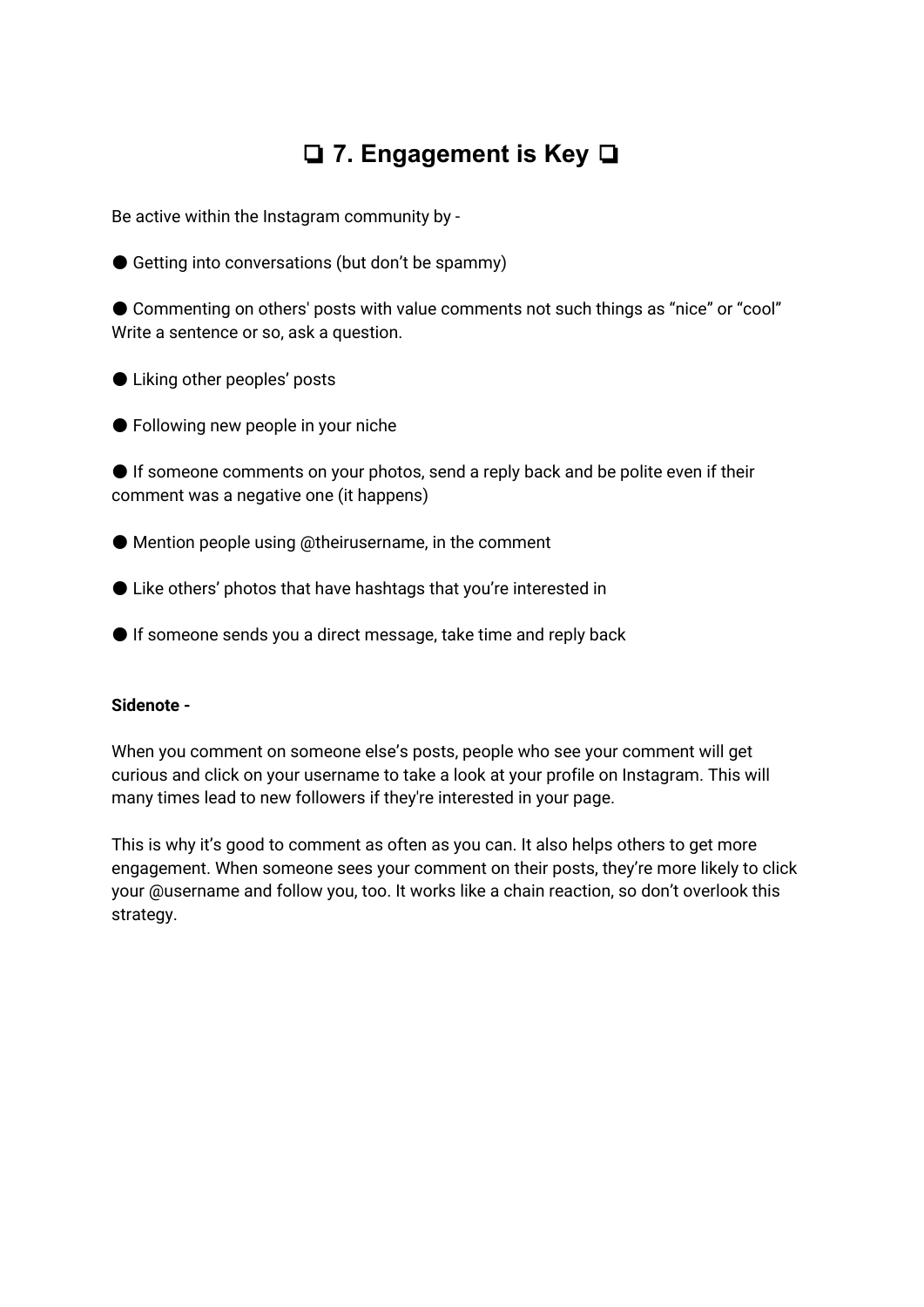# ❏ **8. Tools to Help You Grow Your InstaBiz** ❏

#### **AWEBER**

I use Aweber to create optin forms to collect subscribers and manage email marketing. The link in my bio on all my Instagram accounts takes followers (or profile visitors) to a "lead capture" page on my website where I collect emails in return for a free incentive.

It is one of the most (if not THE most) popular autoresponders on the internet. You cannot go wrong with them.

### **GET YOUR [AWEBER](https://beststayhomejobs.com/getawebernow) FREE TRIAL HERE**

In the image below you can see that I am now using something called *linktree* (google it and see how awesome that is) It's free.

Click the link below to see how it works.

| @lycanfollow                                                                                                     |
|------------------------------------------------------------------------------------------------------------------|
| FREE - NEW PRIVATE AFFILIATE MARKETING MAGIC FACEBOOK GROUP HELPS YOU START<br><b>AND GROW A BUSINESS ONLINE</b> |
| EARN A WHOPPING \$270 COMMISSION WITH EACH SALE YOU MAKE OF THIS INSTAGRAM<br><b>TRAINING AFFILIATE PROGRAM</b>  |
| <b>FREE INSTAGRAM CHECKLIST</b>                                                                                  |
| <b>FREE INSTAGRAM GROWTH TRAINING WEBCLASS</b>                                                                   |
| PROPER STEP BY STEP TRAINING AND TOOLS TO MAKE MONEY - FREE STARTER<br><b>MEMBERSHIP</b>                         |
| OVER 100 FREE TOOLS TO START AND GROW YOUR ONLINE BIZ                                                            |
| <b>BUILD A FREE WEBSITE HERE AND USE IT TO MAKE MONEY</b>                                                        |
| <b>WEALTHY AFFILIATE REVIEW - HIGHLY RECOMMENDED READ</b>                                                        |
| <b>7 INSTAGRAM SECRETS EBOOK</b>                                                                                 |
| HOW TO TURN LESS THAN \$10 INTO OVER 100 EVERY DAY                                                               |

### **YOU CAN CLICK ON THIS [LINKTREE](https://linktr.ee/lycanfollow) EXAMPLE**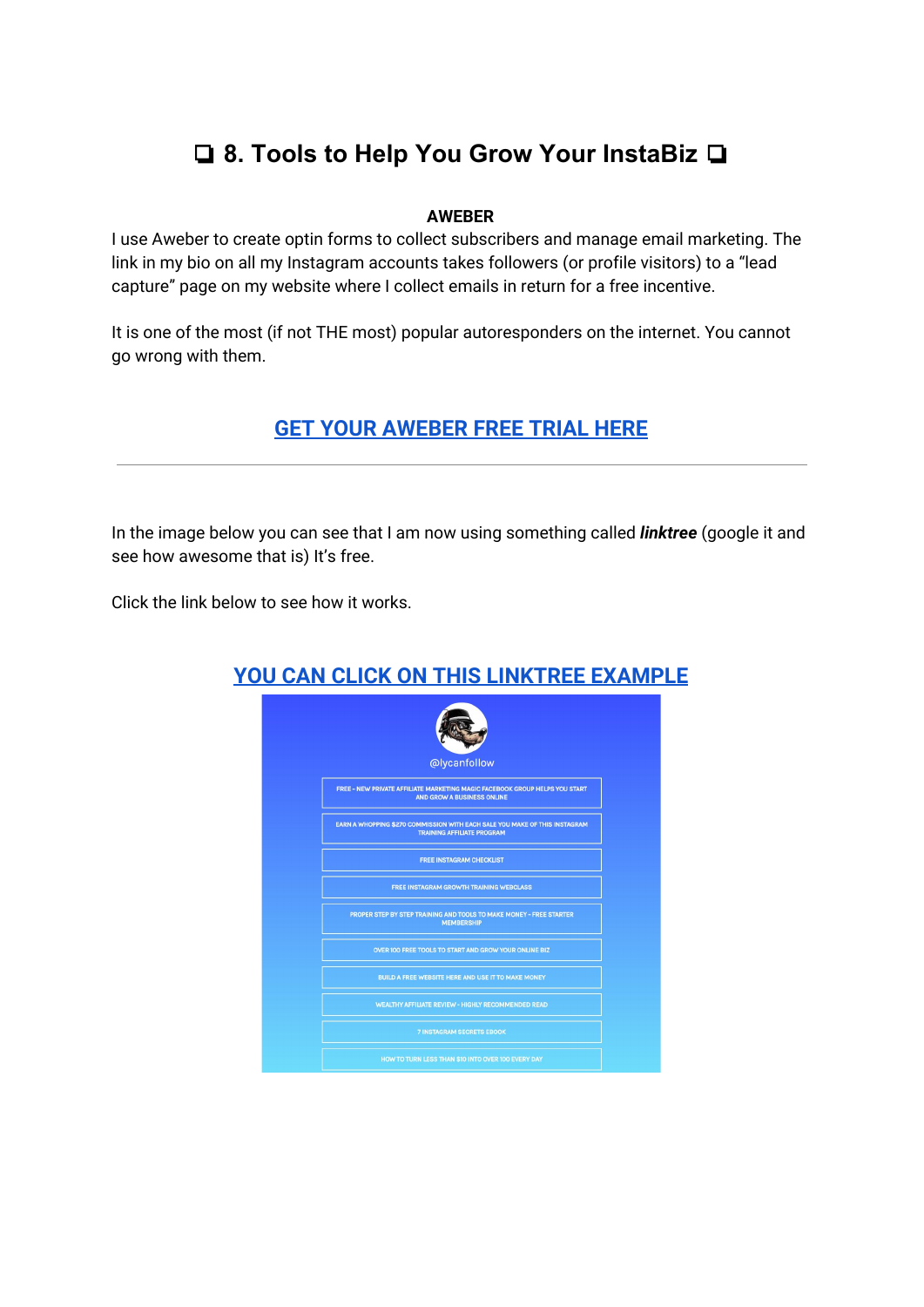#### **FREE INSTAGRAM TRAINING WEBCLASS**

Watch this highly recommended training to learn from a millionaire Instagrammer who makes upward of \$200,000 a month simply posting images on Instagram.

He's got 2,500,000 followers. He is what you would call an "influencer" and you should definitely be listening to everything he says very, very carefully if you really want to grow your Instagram accounts so you can crush it online!!!

### **Free [Instagram](https://beststayhomejobs.com/gowebinarnow) Training Webclass (Click to visit now)**

#### **FREE WEALTHY AFFILIATE ACCOUNT**

An online training provider (I'm an active member there so I can give you 1 on 1 help inside) It's free to start and you can even get a free website (to use as a landing page where you can collect email subscribers? - nudge nudge, wink wink!)

### **GET YOUR FREE WEALTHY [AFFILIATE](https://beststayhomejobs.com/WA-Starter) ACCOUNT HERE**

#### **INSTAGRAM INFLUENCER'S EBOOK**

This Ebook is packed with Instagram Growth Strategies that will Catapult Your Growth on Instagram even more than this Checklist. If you think this checklist you're reading is handy, wait until you see inside of the ebook!!!

### **7 SECRET INSTAGRAM STRATEGIES [MILLIONAIRES](https://beststayhomejobs.com/7secretsigbook) DON'T WANT YOU TO KNOW [EBOOK](https://beststayhomejobs.com/7secretsigbook)**

Something you can promote to make money from your Instagram Accounts. Free to join. Highly recommended. It is a training course for Instagram by an Instagram Influencer.

### **Make \$278 Per Sale - Become an Affiliate for This [Instagram](https://gg321.isrefer.com/go/affiliate/bobtosh/) Training**

Another Cool Thing You Can Promote (And Use Yourself) It's an all in one platform for digital marketers. It includes a funnel builder, autoresponder up to 10,000 subscribers, a website builder, landing pages, squeeze pages, popups, ebook cover creator, video animator, graphics creator, presentations creator, app creator, content locker (a share locker) and many more tools all in one.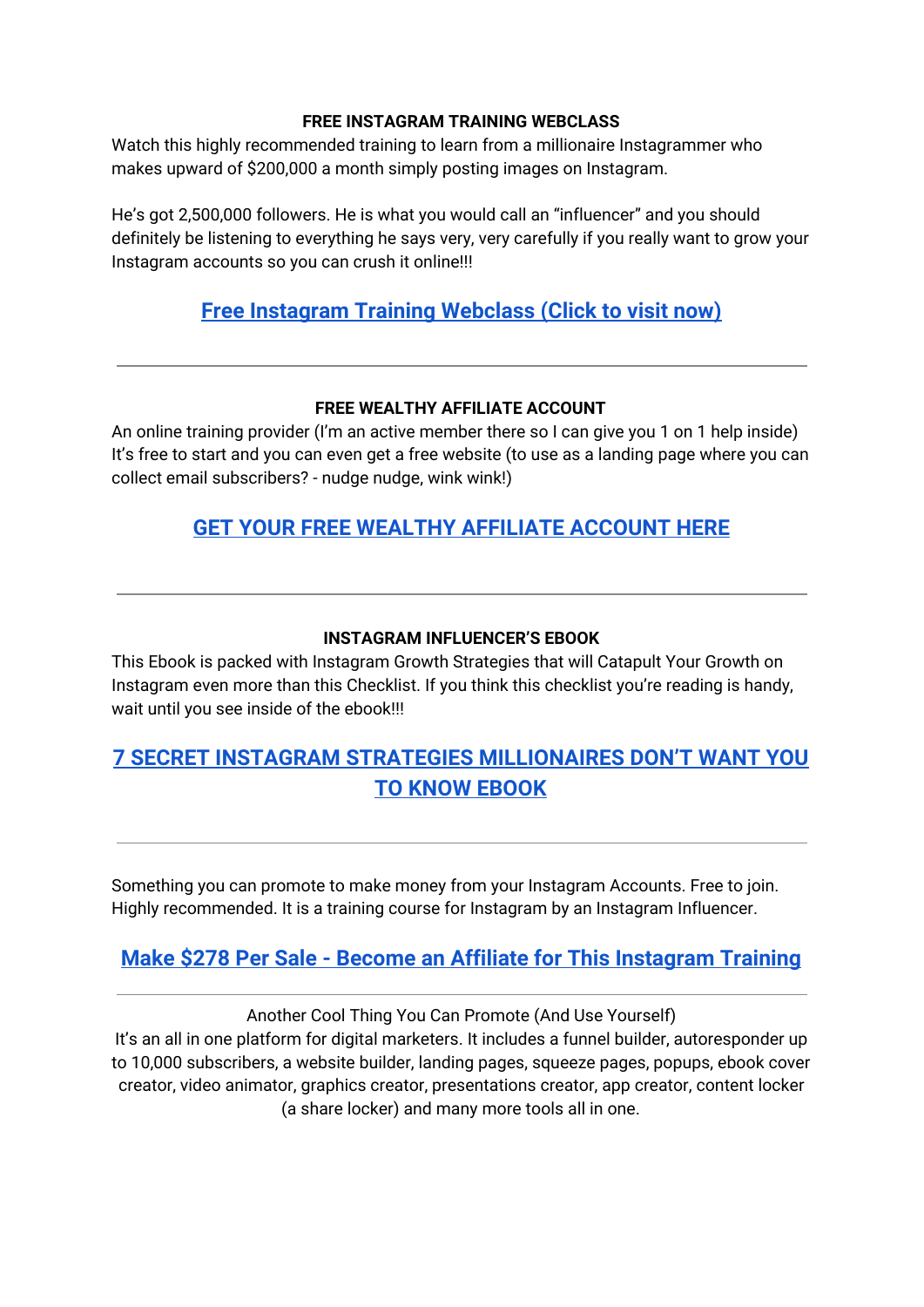The best thing is, it has an affiliate program where you can make 100% commissions on your first tier affiliates and then 30% recurring commissions per month. The 2nd tier brings in a lot of extra revenue.

### **CHECK IT OUT HERE (Best Viewed On [Desktop](https://goo.gl/6diRZz) or Laptop)**

The Landing Page for this new digital marketer's platform is not yet 100% mobile friendly, but that will be updated soon. I am assuming because you came from Instagram that you're on a mobile device.

So, if you're viewing the page on your mobile, it's not going to look as pretty as it should. Go ahead and get your free trial anyway but use it on desktop or laptop. This product costs a fraction of what other products cost and other products don't even contain 10% of what is in here.

Sidenote: They will give you a car when you reach 100 leads, to the value of \$500 a month. When you reach 100 leads you can hire any car you want, provide proof and they'll pay for it.

#### **JAAXY KEYWORD RESEARCH SUITE**

If you're a blogger, this will be super handy for finding keywords you can easily rank with.

**GET YOUR FREE TRIAL OF JAAXY [KEYWORD](https://beststayhomejobs.com/jxtrial) SUITE HERE**